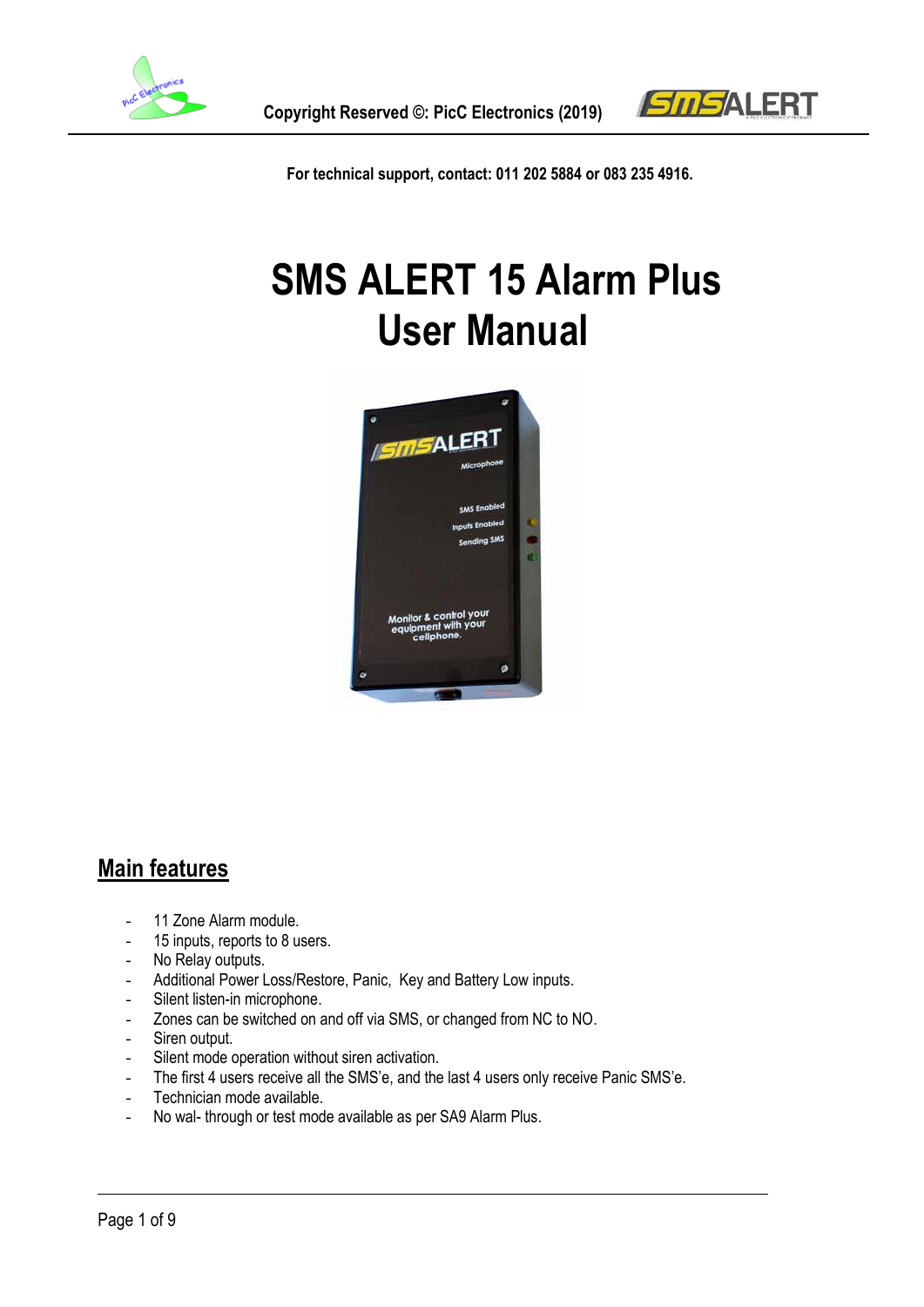



## **Quick Start Steps**

- 1. **Preparing SIM-card** Buy an MTN, Vodacom or Cell C starter pack (prepaid or contract) and RICA it (you need your id and proof of address for this). Ensure that you can send an SMS out from the SIM-card, before you put it in the SIM-card slot of the SMS Alert. Making a call to the SMS Alert only is not sufficient to test the SIM-card. PIN-code request must be deactivated before you insert the SIM-card into the SMS Alert.
- 2. **Airtime** Ensure that the SIM-card has sufficient credit. Load airtime if necessary.
- 3. **Insert the SIM-card** into the SIM-card slot. Apply 12VDC.
- 4. SMS **1234 b** from your cellphone to the SMS Alert. Note the **yellow LED** will light up when B is active. This step tells the SMS Alert where to send SMSe when inputs are tripped. **There must be a space** between **1234** and **b. If you SMS 1234 b again, you will cancel user B. If you SMS 1234 b again, you will reload user B. (In other words you will toggle it on & off).**
- 5. The SMS Alert will respond to step 4 by sending its status back to you. Ensure the character "B" appears in the SMS to show user B is loaded. The string means the following:
- 6. Ensure the unit is armed by pulsing the key input with a positive pulse to receive an Armed SMSed.
- 7. Trigger Zone 1 Apply negative to input 1, wait 5 seconds and remove the negative. The green LED will go on for 1 second to indicate that a SMS is being sent and you will receive a SMS Zone 1.
- 8. The SMS Alert works on a default **negative trigger principle (NO)** but may be changeable.
- 9. **Jumper setting**: **–T** sets inputs 1 to 8 to negative trip and **+T** to positive trip required to send SMSe.

# **How to program the SMS Alert to report to a 2nd, 3rd & up to 8 cellphones**

There are 8 users / recipients / positions e.g. B,C,D etc.

The first 4 users receives all the SMS's e.g. Zones, arm, disarm, power loss/restore, panic etc. The last 4 users (F, G, H, I) only receives the Panic SMS.

#### B----- ---------- V10.5 Disarmed

There are 8 users (recipients): B,C,D,E,F,G,H,I. Follow step 5 of Quick Start Steps to activate user B, which is the first user. If you want the SMS Alert to report to the 2nd cellphone, SMS **1234 c** from the second cellphone to the SMS Alert. To toggle this feature **off**, SMS **1234 c** again from any cellphone to the SMS Alert. The last phone that toggled a user **on**, becomes that user.

**E.g: 1234 c** (There **must be one space** between **1234** and **c**, and no spaces afterwards. Do the same for **1234 d**  (3rd), and **1234 e** (4th). User B must be **on** for the other users (if loaded) to also receive SMS messages.

**1234 t** (Technician mode) (unfortunately this replaced the walk-through test function as with the SA9 Plus Alarm)

This will load the cellphone number from where this SMS is sent as the **Technician.** Only this number is now loaded for testing/reporting so that not all the users receive SMSe. To disable/toggle off this mode SMS **1234 t** again.

#### **New function to add cellphone numbers: -** Not for international use

In conjunction with the current method of loading numbers the following command allow users to be loaded from one point/cellphone. This eliminates the need to send a SMS from each cellphone handset that needs to be added.

When a DOT and phone number is placed after the current command, the phone number will be loaded into that position. The return SMS will be sent to the new cellphone number, not the cellphone number that loads it. You can however check if all the numbers are loaded, by sending **1234 r** to the cellphone number of the SMS Alert. Example: To load 27821231234 into User B, send the following SMS from one cellphone, to the cellphone number of the SMS Alert: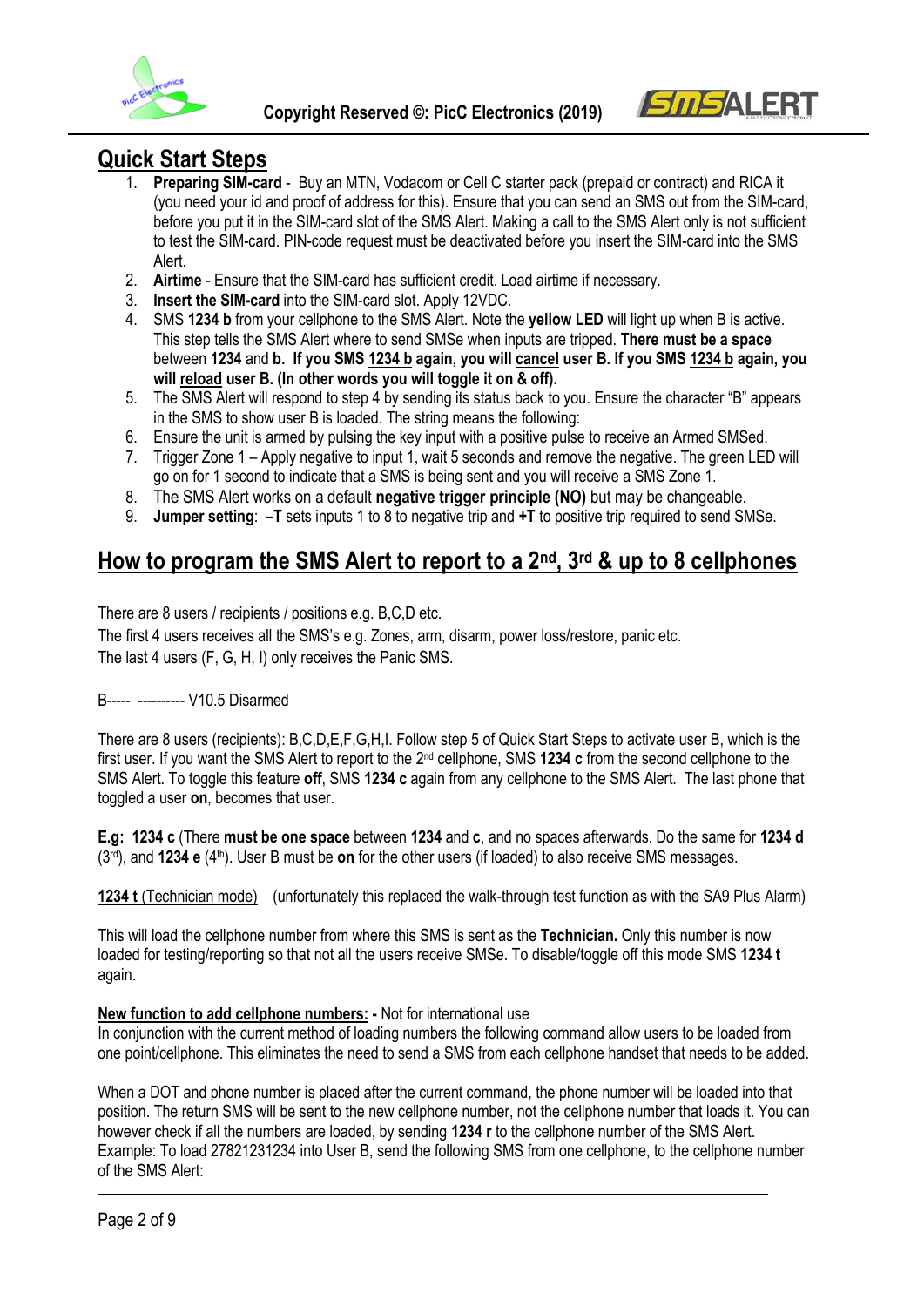



**1234 b.27821231234** (only use 1234 b,c etc., with no phone number if it is not a remote number) or

#### **1234 e.27821231234**

If a user is already loaded, then the command will first delete it (toggle off). It then needs to be sent again. The international setting must be activated for use outside of SA before this can be done (not tested). If it fails, then revert back to the current method. Applicable to the GSM module marked Version 2.5 and up.

**Please keep track which user is loaded as B, C, D etc. Otherwise all users/numbers will be deleted when you want to load or delete users, and you cannot remember which person is assigned as which user.**

# **Other Commands**

| $\frac{1}{234}$ s | To recall NO and NC settings.                |
|-------------------|----------------------------------------------|
| 1234 v            | To recall general settings.                  |
| 123446            | For use outside of SA, consult manufacturer. |

# **SMS Arm/Disarm**

- 1. When the system is armed/disarmed via the key input, the first 4 users will get the arm/disarm message.
- 2. When armed/disarmed from your cellphone, only the sender will get a return SMS. You don't need to be any of the 4 users to be able to arm/disarm the system. Therefore the user may want to change 1234 by sending **1234 CODE**.
- 3. **1234 r** can also be sent at any time from any phone to check if the system is armed / disarmed.
- 4. Send the following SMS commands from a cellphone:

| 1234 c on  | Arm the system; the siren will bleep once (1).     |
|------------|----------------------------------------------------|
| 1234 c off | Disarm the system; the siren will bleep twice (2). |
|            | or                                                 |
| 1234 b on  | Silent arm the system, the siren will not make a   |
|            | noise.                                             |
|            | If an alarm occurs, only an SMS will be sent.      |
| 1234 b off | Silent disarm, the siren will not make a noise.    |

- 5. The last method used in point 4 will determine if the **key input** will let the siren go off or not, this includes the panic button.
- 6. Note to prevent confusion:
	- a. The b and c used in b on/off and c on/off is not related to users b or c. However if b and c are send without the on/off i.e. **1234 b**, then the users will be deleted or added depending on if that position was empty or not.
	- b. \*\*\* User b must always be on the system (yellow light on) otherwise the system won't send any SMS's at all.

# **Power Loss/Restore**

If you are away and unsure if the ESKOM power is on /off, then **1234 r** can be sent. The return SMS will contain the number 12. If 12 is shown, then the power is ON, otherwise the power is OFF. This is because channel 12 is used to monitor the ESKOM power.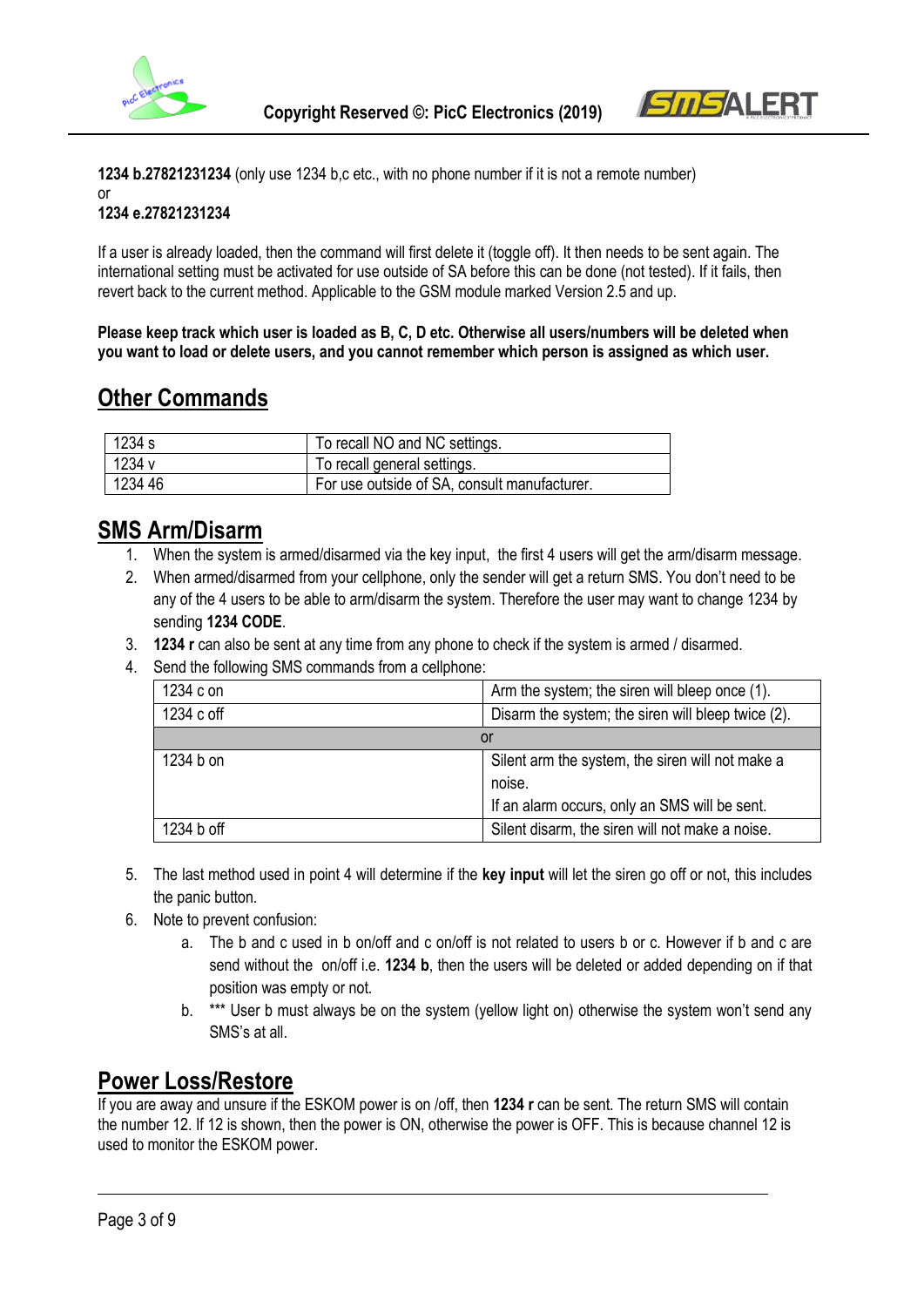



## **Auto-answer (silent listen-in)**

This applies to SMS Alerts fitted with a microphone. By default Auto-Answer is on. When you dial the SMS Alert from any cellphone, the unit will ring twice silently, pick up the call and you will be able to hear surrounding noises via the microphone. To switch off auto-answer (when you don't want someone to listen in) – **SMS 1234 TC0** (0 = a digit). To switch it back on **SMS 1234 TC1**.

## **SMS Alert Cellphone App (currently only for Android phones)**

To download our SMS Alert app to your cellphone (currently only Android phone), please visit our web site at [www.smsalert.co.za.](http://www.smsalert.co.za/) On the left-hand side of the home page, underneath the SMS Alert logo, there is a link you can follow. Please note the link must be followed with your cellphone (not your PC), to download it to your cellphone.

Because it is a new app, it is not yet available from the Google Play store.

An app for iPhones is being developed.

## **Disable all SMS'e on the system**

Should for whatever reason you wish to stop all SMS'e being sent from the system, then SMS **1234 b** to the system. This will cancel user b, if loaded. Reloading user b will return it back to normal.

| <b>Other Commands</b> |      |                                                                         |  |  |
|-----------------------|------|-------------------------------------------------------------------------|--|--|
| 1234                  |      | Checks airtime balance – general – SA use only.                         |  |  |
| <b>AIRT</b>           |      | If you are in a different country and you want to send                  |  |  |
|                       |      | *1245*01# then use                                                      |  |  |
|                       |      | 1234 AIRT*1245*01#                                                      |  |  |
|                       |      | The standard/automatic 1234 AIRT is then ignored.                       |  |  |
| 1234 TC1              |      | Switches auto answer off (TC = Terminate Call).                         |  |  |
| 1234 TC0              |      | Switches auto answer on.                                                |  |  |
| <b>1234 VER</b>       |      | Returns GSM model version and signal strength.                          |  |  |
| 1234                  | 1234 | Changes the code 1234 for all SMS Alert settings.                       |  |  |
| <b>CODE</b>           |      | Will not affect 1234 AIRT, TC1, TC0, VER.                               |  |  |
|                       |      | Ver 10.6 - Now only applicable to relay commands e.g. operating relays. |  |  |

Use **UPPER CASE** only with the following 4 commands: **1234 TC1** (terminate call), 1234 **TC0**  1234 **AIRT** (checking airtime) 1234 **CODE**

## **Loading & checking airtime balance**

| <b>Service Provider</b> | <b>Function</b>                     | <b>SMS to be sent to SMS Alert</b>        |  |
|-------------------------|-------------------------------------|-------------------------------------------|--|
| <b>MTN</b>              | Load Voucher                        | 1234 AIRT*141*voucher#                    |  |
| Vodacom                 | Load Voucher                        | 1234 AIRT*100*01*voucher#                 |  |
| Cell C                  | Load Voucher                        | 1234 AIRT*102*voucher#                    |  |
| Virgin                  | <b>Load Voucher</b>                 | 1234 AIRT*102*voucher#                    |  |
| Vodacom                 | <b>Check Bundle SMS balance</b>     | 1234 AIRT*111*502#                        |  |
| Vodacom                 | Transfer airtime from one cellphone | Register or log in to My Vodacom, or dial |  |
|                         | to another                          | *111# and select "Airtime Transfer".      |  |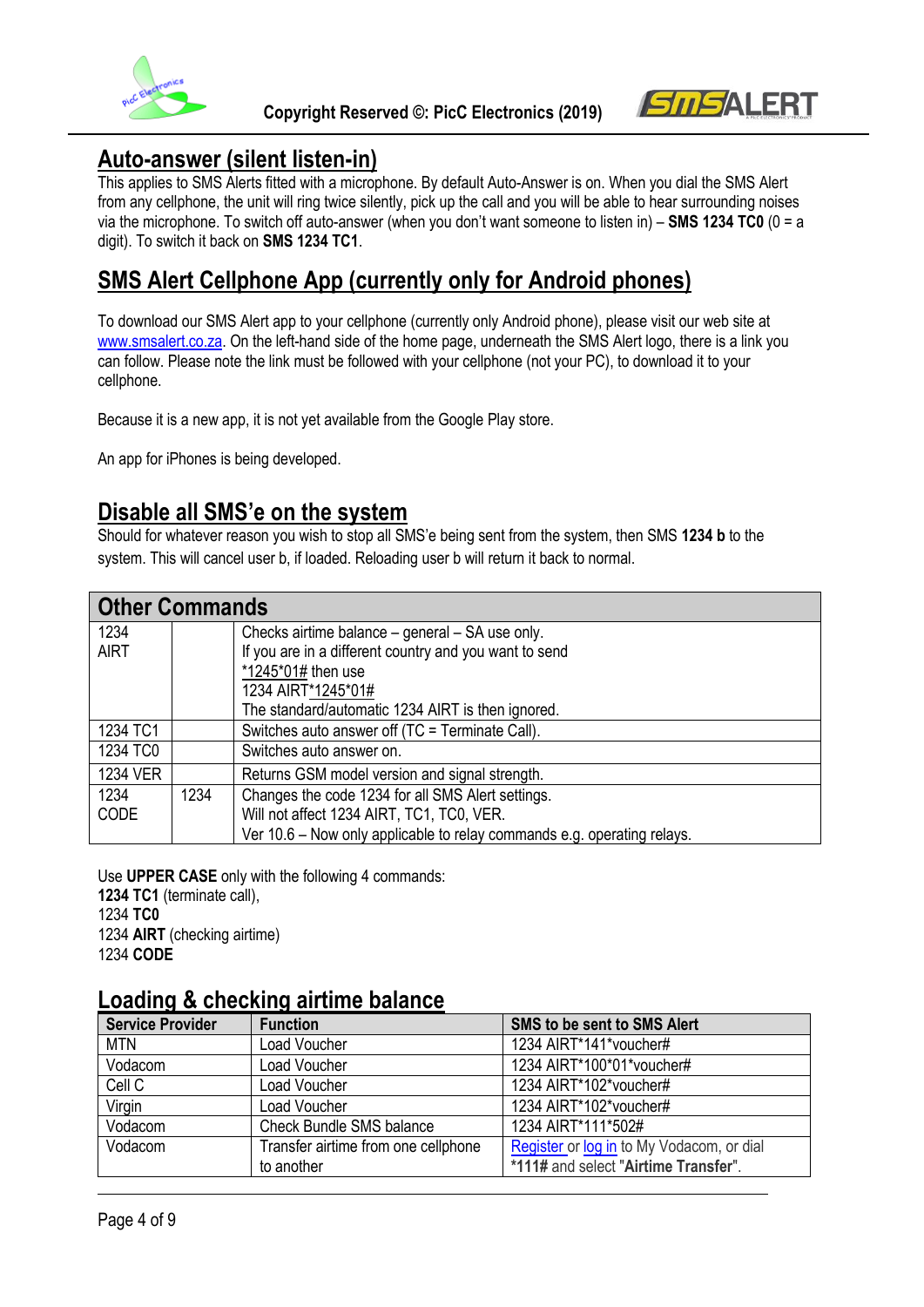



| <b>MTN</b> | Transfer airtime from one cellphone | Dial *141*6328*, insert the recipient's             |
|------------|-------------------------------------|-----------------------------------------------------|
|            | to another                          | cellphone number, $*$ , insert the rand amount, $#$ |
|            |                                     | and press call. For example,                        |
|            |                                     | *141*6328*0831234567*50# press call.                |

Airtime on prepaid SIM-cards can also be checked by registering the cellphone number of the SMS Alert on [www.vodacom4me.co.za](http://www.vodacom4me.co.za/) (for vodacom) or the applicable Service Provider's website. Airtime can also be loaded via internet banking, an ATM, or by removing the SIM-card and putting it in your own personal phone using the voice method**.** 

**\*\*Disconnect the power from the SMS Alert when the SIM-card is removed.**

# **How to insert the SIM-card**



- 1. A Push/slide flap in the same direction as the board (about 1- 2 mm).
- 2. A The flap will unlock, lift the flap.
- 3. B Insert SIM-card.
- 4.  $C -$  Close flap, while pressing it down, slide it back to lock (about  $1 2$  mm).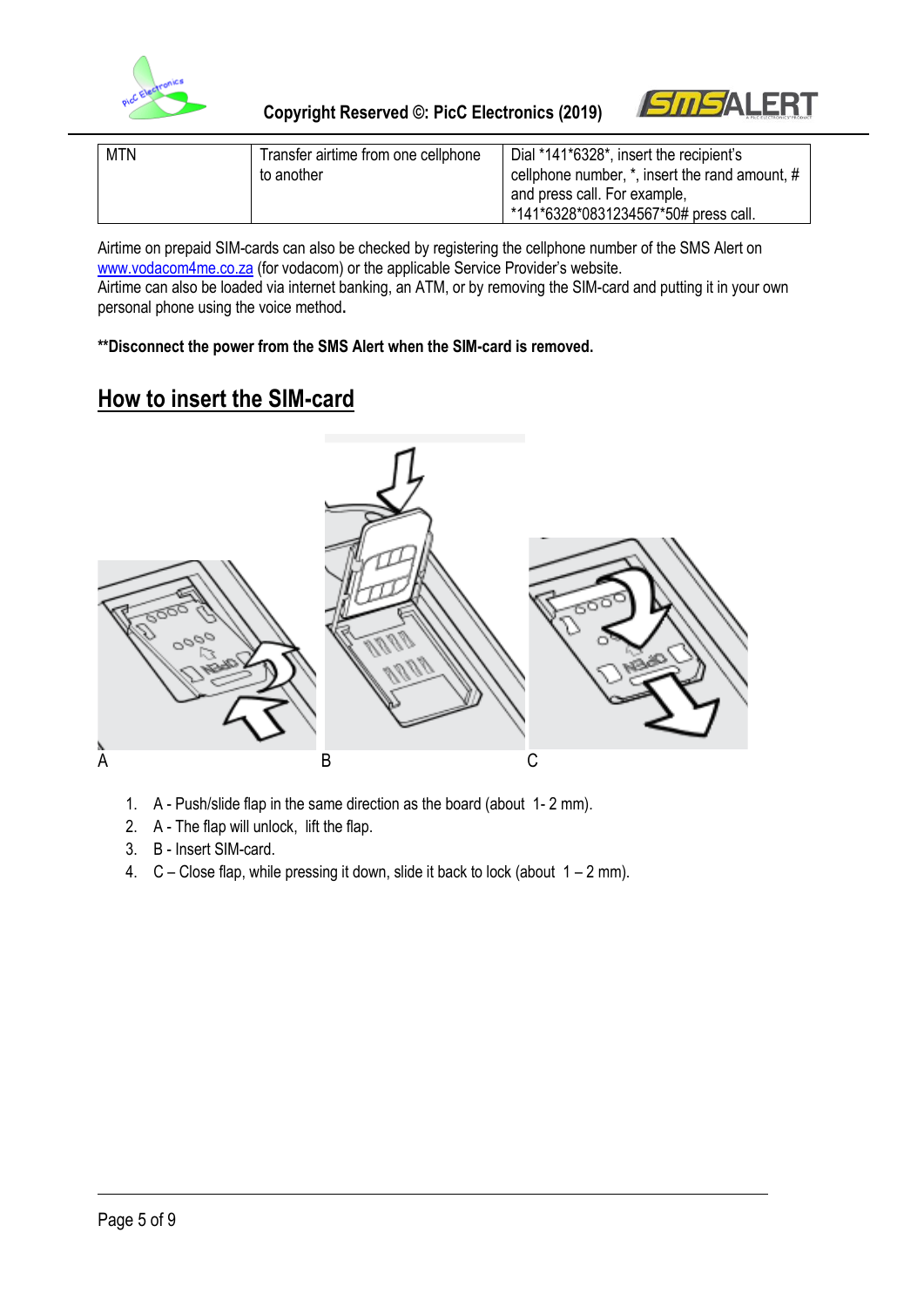

 **Copyright Reserved ©: PicC Electronics (2019)**



#### **SMS Alert PCB top view**



SMS Arm/Disarm method: **1234 c** on or **1234 c off** SMS Arm/Disarm method: **1234 b** on or **1234 b off** (Silent Arm / Disarm mode)

### **Technical Specifications**

|   | Power supply    | 9 - 14VDC volt DC, 500mA (milliamps). An in-line batter is preferred for smooth power. The |  |
|---|-----------------|--------------------------------------------------------------------------------------------|--|
|   |                 | power supply must be doubled-up.                                                           |  |
| 2 | <b>Power</b>    | Standby current 30 - 50mA, 400mA peak when SMS is send or received.                        |  |
|   | consumption     |                                                                                            |  |
|   | Users           | The inputs can report to up to 10 users, B to K.                                           |  |
|   |                 |                                                                                            |  |
| 4 | <b>Inputs</b>   | Inputs $1 - 8$ optically isolated and negative or positive trip selectable via jumper.     |  |
|   |                 | The Panic input can only be tripped negatively. Rename another input to Panic if only a    |  |
|   |                 | positive signal is available.                                                              |  |
|   |                 | Inputs are buffered control for simultaneous triggering.                                   |  |
|   |                 | Key input - Always positive.                                                               |  |
| 6 | Jumper setting: | $-T$ sets inputs 1 to 8 to negative trip and $+T$ to positive trip required to send SMSe.  |  |

# **Individual Zones on/off via SMS** (Version 10.4 upwards)

**1234 01-08** : Toggle inputs 1 to 8 between NC, or being OFF (Disabled) **1234 11-15** : Toggle inputs 11 to 15 between NC, or being OFF (Disabled) (Indicated by **a** in the **1234 s** return SMS)

**1234 21-28**: Toggle inputs 1 to 8 between NO, or being OFF (Disabled) **1234 31-35**: Toggle inputs 11 to 15 between NO, or being OFF (Disabled) (Indicated by **b** in **1234 s** return SMS)

The above commands have already been used to configure your SMS Alert.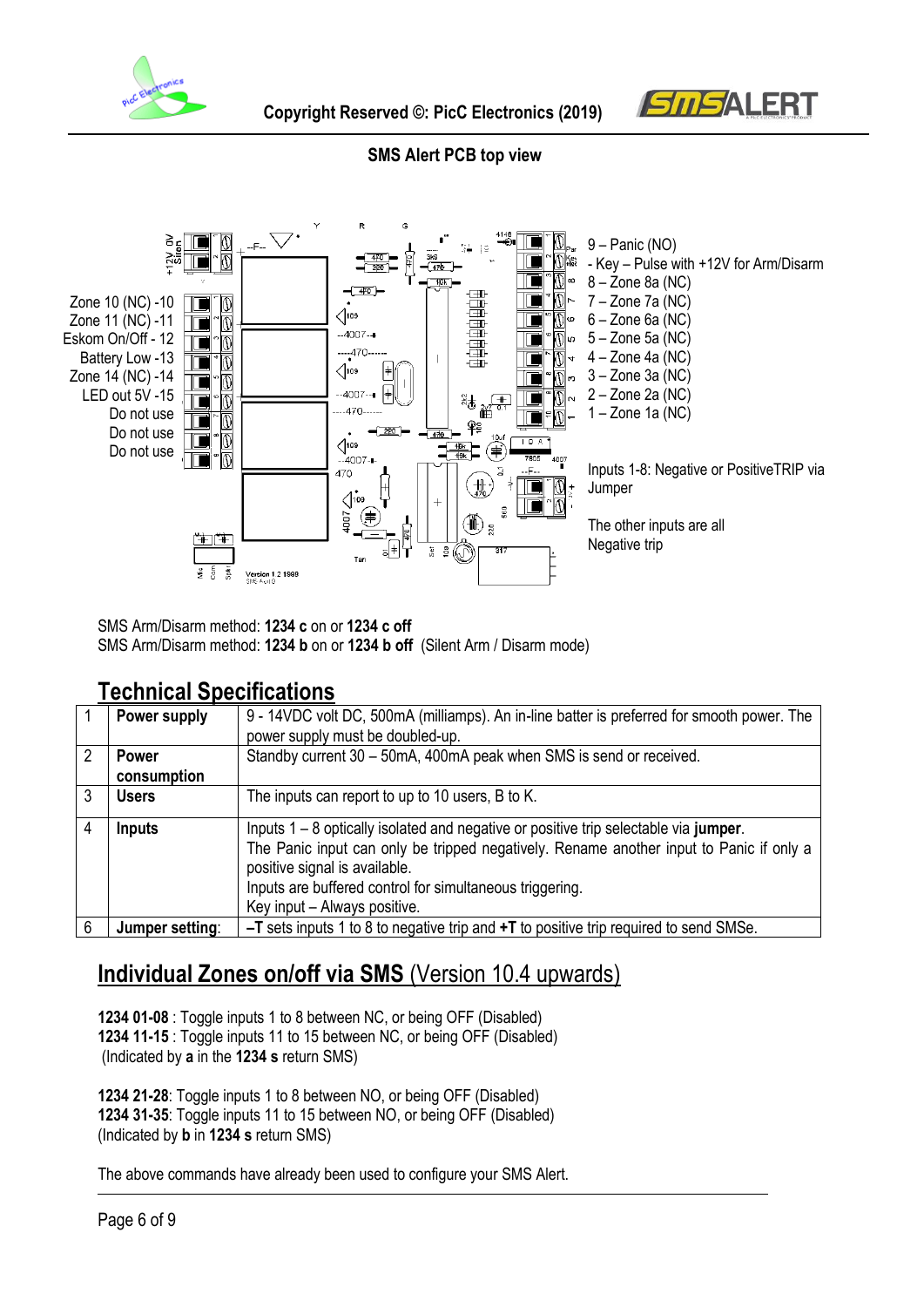



Refer to the following table if you want to switch zones on/off. E.g. to switch Zone 12 off, SMS **1234 10.**

| Input          | <b>SMS</b>                        | <b>Description</b>       | <b>Other</b> |
|----------------|-----------------------------------|--------------------------|--------------|
| 1              | 1234 01                           | Will turn off Zone 1     |              |
|                |                                   | (Input 8), send again to |              |
|                |                                   | toggle back on           |              |
| $\overline{2}$ | 1234 02                           | Same for Zone 2 and      |              |
|                |                                   | the rest below           |              |
| 3              | 1234 03                           | Zone 3                   |              |
| 4              | 1234 04                           | Zone 4                   |              |
| 5              | 1234 05                           | Zone 5                   |              |
| 6              | 1234 06                           | Zone 6                   |              |
| $\overline{7}$ | 1234 07                           | Zone 7                   |              |
| 8              | 1234 08                           | Zone 8                   |              |
| Not            | n/a                               | *Key                     |              |
| counted        |                                   |                          |              |
| 9              | 1234 11                           | Panic                    | 24H          |
|                | On the other side of the PC board |                          |              |
| 10             | 1234 12                           | Zone 10                  |              |
| 11             | 1234 13                           | Zone 11                  |              |
| 12             | 1234 14                           | Eskom Off                | 24H          |
|                | and/or                            |                          |              |
|                | 1234 34                           | Eskom ON                 |              |
| 13             | 1234 35                           | <b>Battery low</b>       | 24H          |
| 14             | 1234 16                           | Zone 14                  |              |
| 15             | n/a                               | LED out for              |              |
|                |                                   | Arm/Disarm indication    |              |
|                |                                   | (5V)                     |              |

\*The Key input cannot be toggled on or off.

# **Which inputs are on and off, or in other words NO or NC, or both**

Send **1234 s**

For example, the following SMS will mean: **"1a 2a 3a 4a 5a 6a 7a 8a 9b 10a 11a 12D 13b 14a 15a Settings"**

 $a = NC$  $b = NO$ D = Duel trip input, trips on NO and NC

For example:

12D = This is input 12 configured as duel trip because it sends ESKOM ON and ESKOM OFF.

1a = This is input 1 configured as NC trip because it sends Zone 1 (Zone 1 is ON).

 $1-$  = Zone 1 is OFF.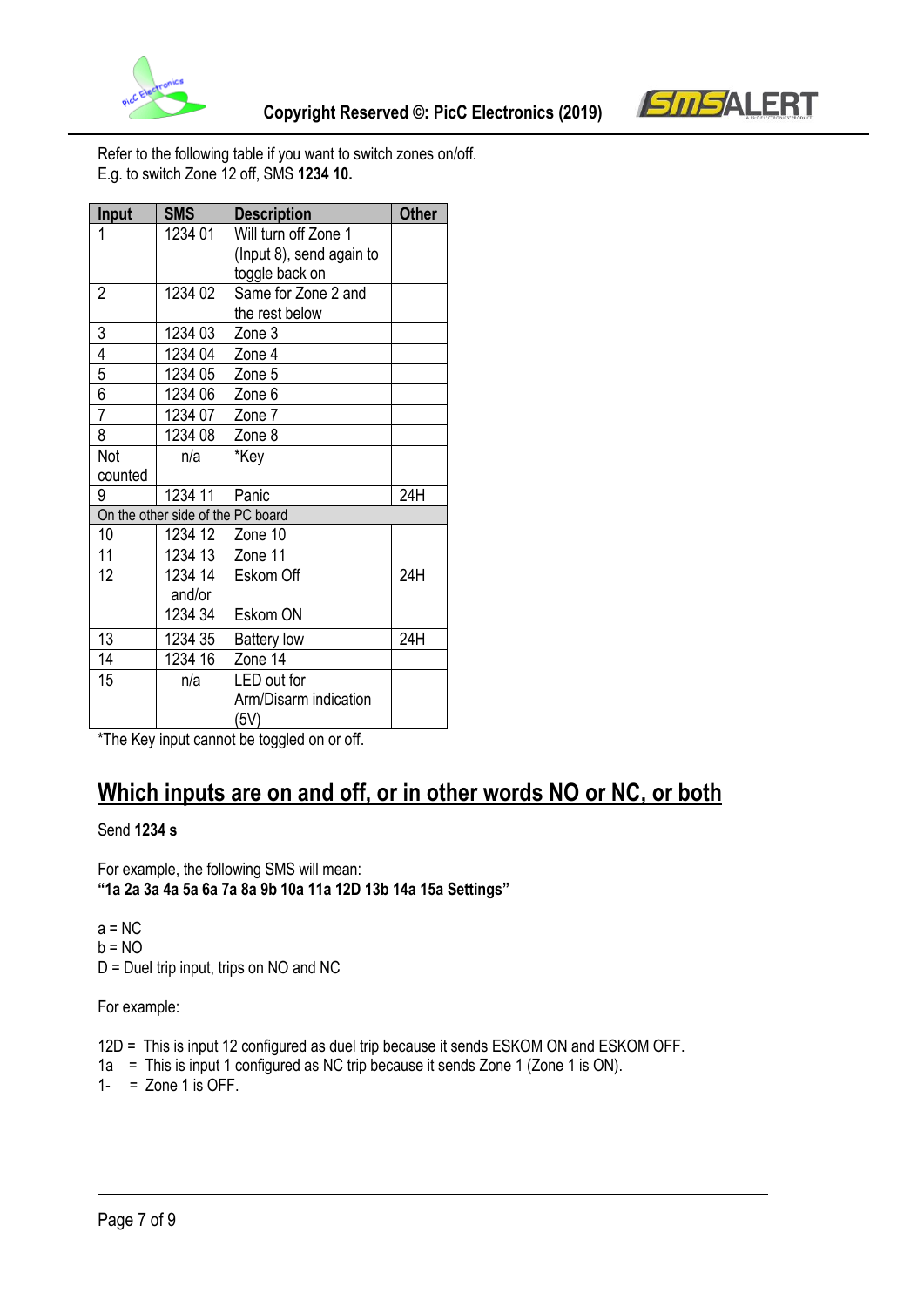



# **Fault finding / Troubleshooting**

|                | No or bad cellphone signal  | Ensure the SIM-card holder contacts are clean. Use an earbud. Try to use an<br>external aerial (available from supplier). |
|----------------|-----------------------------|---------------------------------------------------------------------------------------------------------------------------|
|                |                             |                                                                                                                           |
| $\overline{2}$ | <b>Flashing green LED</b>   | Re-power the SMS Alert system. This happens when the SMS Alert's power                                                    |
|                |                             | is connected (reset) three times in a short period. The automatic reset                                                   |
|                |                             | recovery is then disabled to protect the phone until power is removed and                                                 |
|                |                             | applied again. The SMS Alert will also attempt to reset itself after 2 minutes.                                           |
| 3              | Other equipment used in     | It is not recommended that other receivers, transmitters or equipment be kept                                             |
|                | conjunction with SMS Alert  | inside the SMS Alert box.                                                                                                 |
| $\overline{4}$ | Ad-hoc behavior             | Ensure that a very good / smooth Power Supply Unit (PSU), or power from                                                   |
|                |                             | the alarm panel is used where florescent tubes or machinery are not in the                                                |
|                |                             | proximity of the SMS Alert. Auxiliary outputs on panels do not provide                                                    |
|                |                             | sufficient power.                                                                                                         |
| 5              | The green light goes on but | Ensure the SIM-card is properly registered. Insert the SIM-card in your own                                               |
|                | no SMS is received          | personal phone and call e.g. MTN (141) or Vodacom (100) to clarify the                                                    |
|                |                             | problem.                                                                                                                  |
|                |                             |                                                                                                                           |
|                |                             | Check your airtime.                                                                                                       |
| 6              | <b>Resetting the system</b> | Disconnect and reconnect the power from the SMS Alert.                                                                    |
|                |                             | The unit can unfortunately no be defaulted.                                                                               |
|                | System not responding to    | The master or standard CODE might be scrambled due to a power spike or                                                    |
|                | SMS's                       | 'user forgot' issue. The manufacturer can reset this code remotely.                                                       |

## **Installation advice / help**

- 1. Do not connect the power of the SMS Alert to an **auxiliary 12V power output**. It is best to connect the SMS Alert **directly to, and within 1 meter from the 12V battery** where the power is best regulated.
- 2. External magnetic antennas are available for **better reception.** It may be required where the signal reception is poor, or where the system is installed in a metal container that prevents signal reception.
- 3. Try to keep the SMS Alert at least **30cm** away from other equipment like **receivers, transformers**, **energisers,** etc., that may cause interference.
- 4. It is strongly recommended that **Mylar cable** (shielded with foil) is used for **Electric Fence** applications. Both the power and inputs on the SMS Alert must use Mylar cable. Without this cable the SMS Alert might seem to work fine, but problems may be experienced 2 weeks later. Also ensure **high voltage wires** do not cross the SMS Alert wires.
- 5. The SMS Alert should work **outside of SA**, however limited testing was done for this purpose.
- 6. The SMS Alert is **not built for a specific alarm panel** and may have other applications like pump control and monitoring, cable theft, electric fence monitoring, opening/closing a gate, etc.
- 7. In very few cases, when SMS commands are **not recognised by the SMS Alert**, check that the user's Text Message settings on his/her cellphone are set to 'Text mode' or 'Full Character Support' (under message options).
- 8. It is recommended that the SMS Alert be **tested** on a regular basis, for example by sending it a status request (1234 r). This will also cause a transaction that may prevent the SIM-card from expiring if it is seldom used.
- 9. Always keep the inside of the **SMS Alert box clean**, with the minimum amount of unnecessary wires.
- 10. Do not apply **excessive force** with tools on the connector terminals to prevent break-offs.
- 11. To keep your number active, you should send an SMS (1234 r) at least once **every 7 months (Vodacom) or 3 months (MTN),** or as specified by your cellphone service provider.

#### **Support:**

- 1. Additional requests can also be emailed to [info@smsalert.co.za.](mailto:info@smsalert.co.za)
- 2. For software/hardware updates, please visit [www.smsalert.co.za.](http://www.smsalert.co.za/)